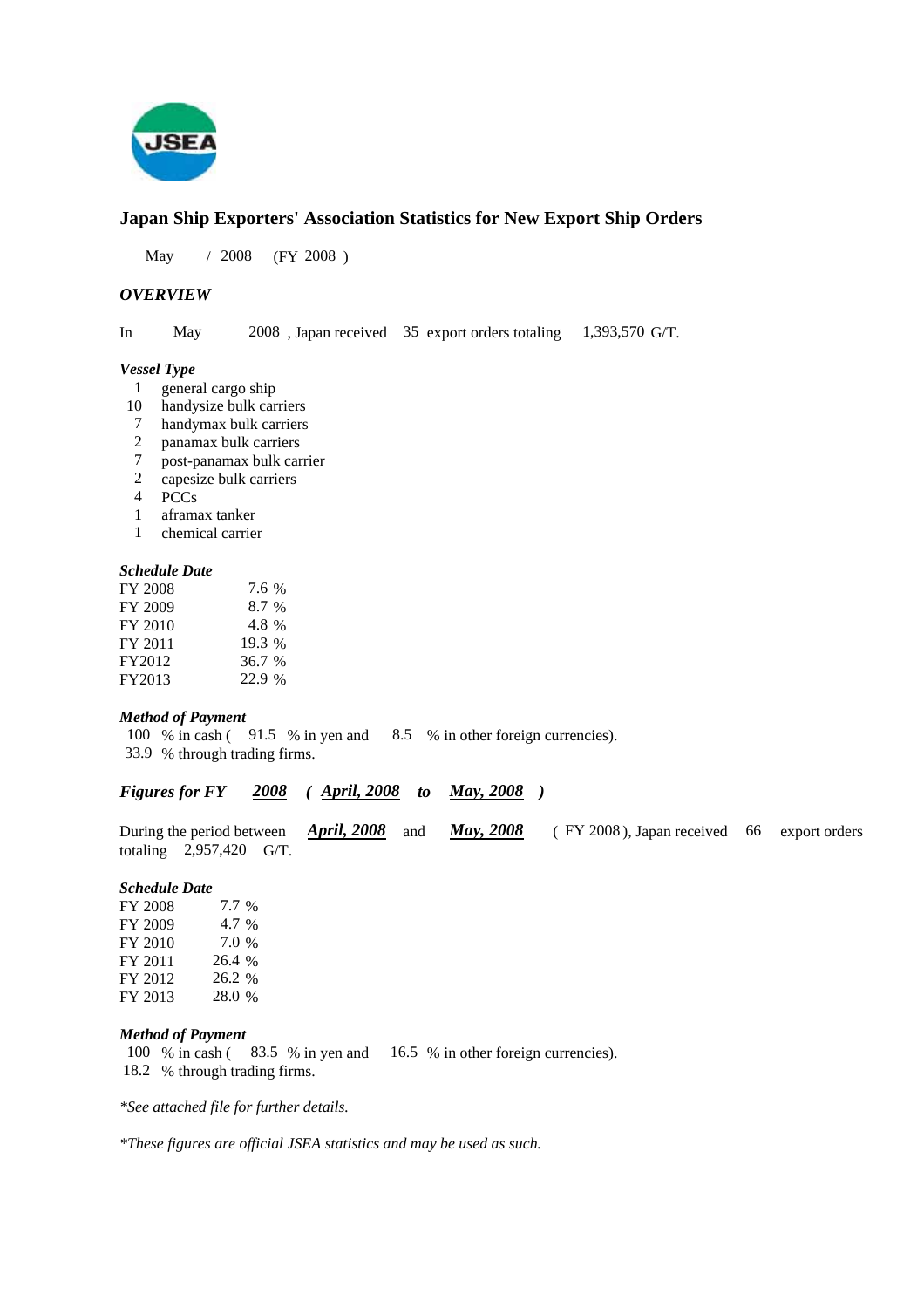### New Export Orders Placed in May 2008 (FY 2008) Based on Fiscal Year

No. G/T No. G/T No. G/T No. G/T No. G/T No. G/T No. G/T No. G/TGeneral Cargos | 37| 2,501,450|| 32| 2,187,950| 4| 306,000| 1| 7,500| 2| 178,380| 1| 7,000| 3| 185,380|| 8| 498,880 Bulk Carriers | 468| 22,185,949| 389| 18,124,909| 30| 1,438,670| 49| 2,622,370| 27| 1,065,030| 32| 1,309,770| 59| 2,374,800|| 165| 7,698,340 Tankers | 71| 2,708,809|| 58| 2,366,149| 8| 88,360| 5| 254,300| 2| 320,440| 2| 76,800| 4| 397,240|| 21| 779,600 Combined Carriers 0 0 0 0 0 0 0 0 0 0 0 0 0 0 0 0Others 0 0 0 0 0 0 0 0 0 0 0 0 0 0 0 0 $\mathbf{0}$ Total 576 27,396,208 479 22,679,008 42 1,833,030 55 2,884,170 31 1,563,850 35 1,393,570 66 2,957,420 194 8,976,820 FY 2007 / FY 2006 (%) \* 124.3 118.8 118.8 149.3 167.6 87.7 129.2 129.2 103.4 \* 144.6 In CGT | | 12,244,284| | 10,184,710| | 892,593| | 1,166,981| | 657,800| | 673,371| | 1,331,171|| | 4,016,568 Description Apr 07 to Mar 08 Apr 07 to Jan 08 February 2008 March 2008<br>No. 6/T No. 6/T No. 6/T No. 6/T April 2008 May 2008 Apr 08 to May 08 Jan 08 to May 08

*Figures for shipbuilding orders of 500 G/T and over for export as steel vessels placed with JSEA members are covered.*

\*FY 2007/FY2006

\*\*Calendar Year 2008

JSEA (June 2008)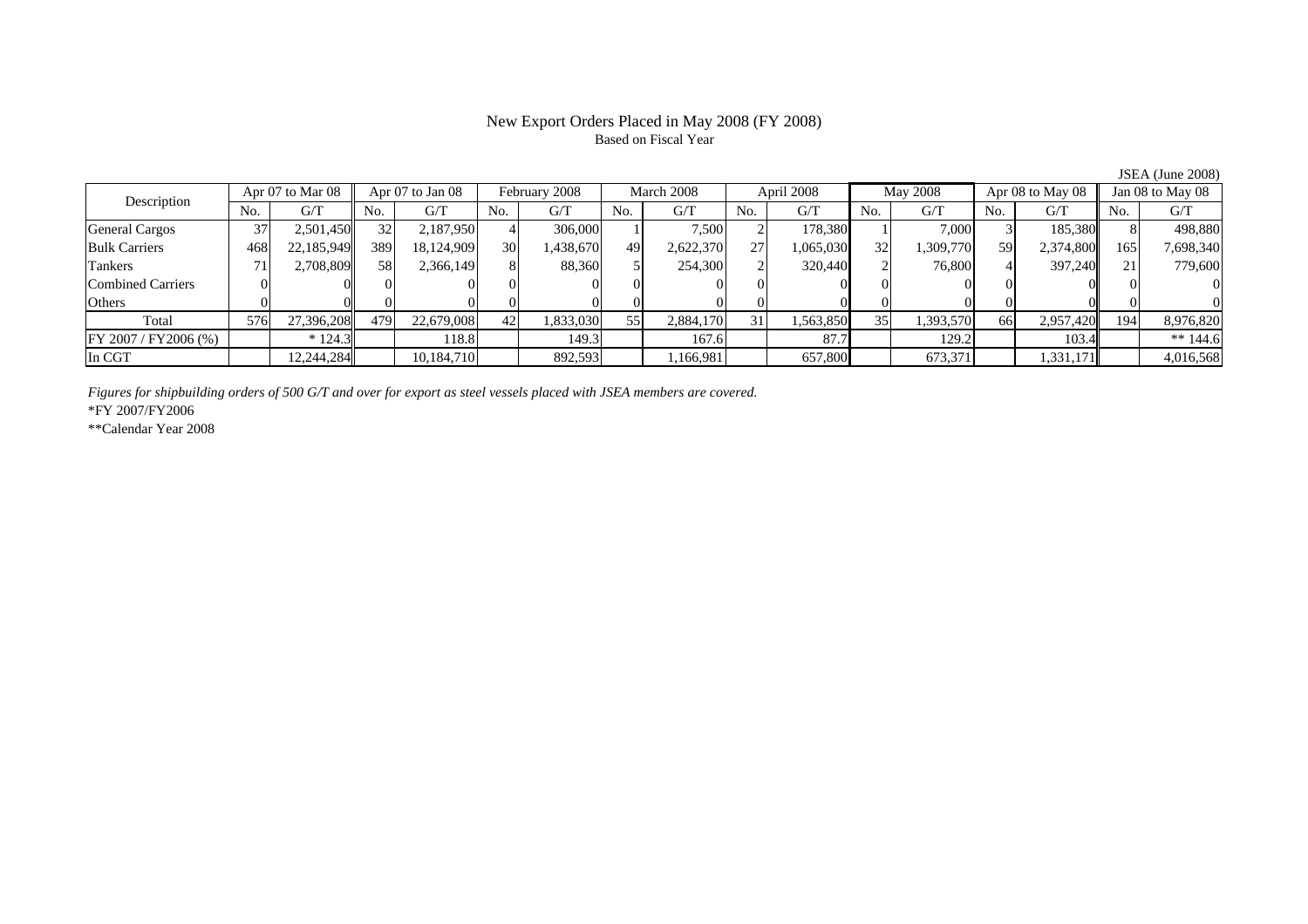# Based on Fiscal Year

No. I G/T II No. I G/T II No. I G/T II No. I G/T G/T II No. I G/T II No. I G/T II No. I G/T II No. I G/T II No  $G/T$ General Cargos | 42 | 1,924,092 || 32 | 1,351,957 | 2 | 161,938 | 8 | 410,197 | 4 | 43,970 | 2 | 27,102 | 6 | 71,072 || 20 | Bulk Carriers 203 8,514,614 164 7,011,028 13 510,229 26 993,357 12 454,496 15 715,241 27 1,169,737 90 3,586,473 Tankers | 86 4,992,122 65 3,425,106 9 659,788 12 907,228 6 356,813 5 202,250 11 559,063 40 2,572,640 Combined Carriers 0 0 0 0 0 0 0 0 0 0 0 0 0 0 0 0Others 0 0 0 0 0 0 0 0 1 7,000 0 0 1 7,000 1 7,000 Total 331 15,430,828 261 11,788,091 24 1,331,955 46 2,310,782 23 862,279 22 944,593 45 1,806,872 151 6,953,171 FY 2007 / FY2006 (%) \* 96.7 88.2 194.7 120.8 83.4 129.7 102.6 \*\* 110.6 In CGT | | 7,473,807 || | 5,760,632 | | 619,634 | | 1,093,541 | | 475,447 | | 430,450 | | 905,897 | | 3,338,629 Apr 07 to Mar 08 Apr 07 to Jan 08 February 2008 March 2008 April 2008 May 2008 Apr 08 to May 08 Jan 08 to May 08 Description

*Deliveries of new shipbuilding orders of 500 G/T and over for export as steel vessels placed with JSEA members are covered.*

\*FY 2007/FY2006

\*\*Calendar Year 2008

JSEA (June 2008)

# Export Ships Delivered in May 2008 (FY 2008)